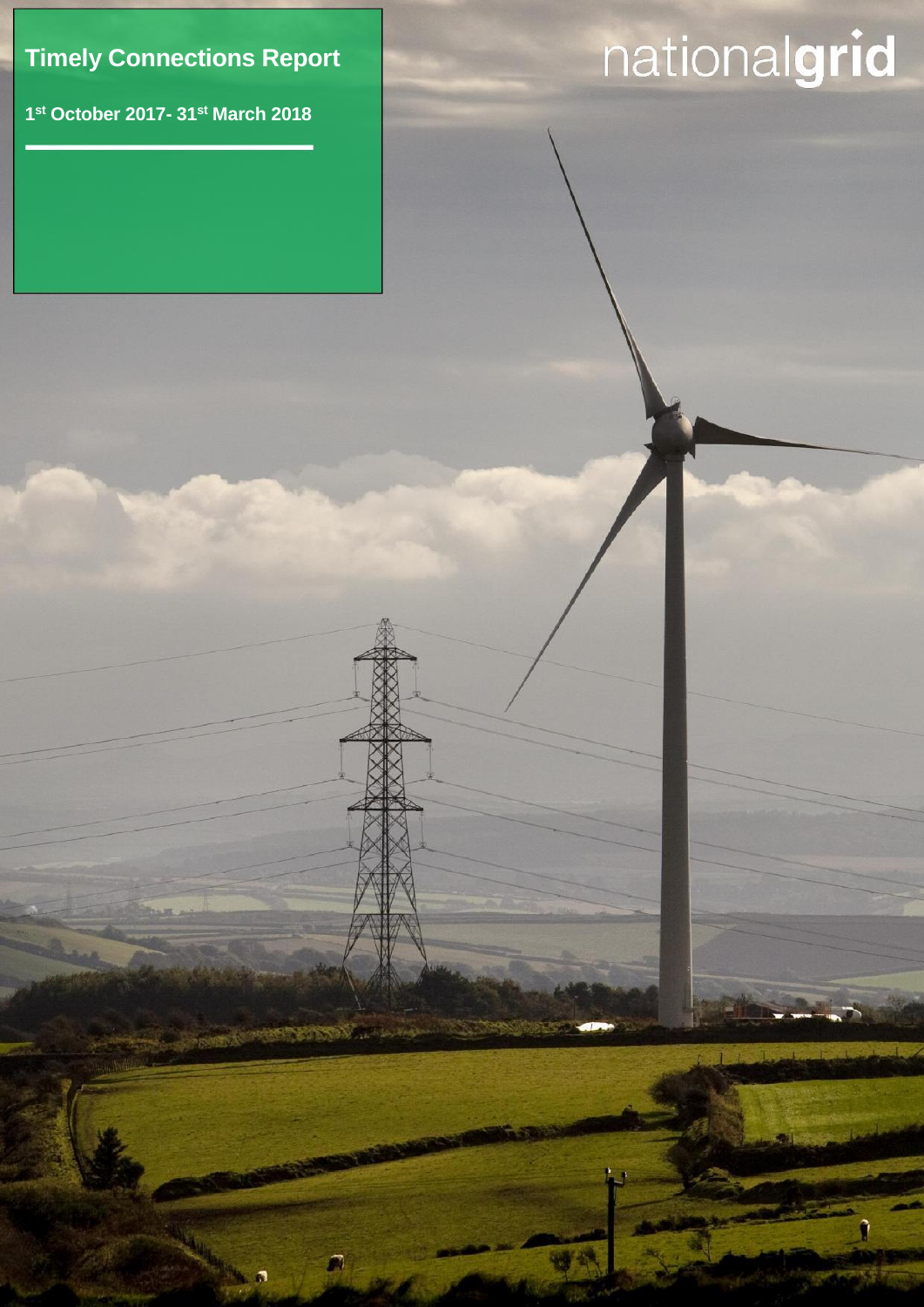#### **1.1 About the Timely Connections Report ("the Report")**

The Report provides analysis of the new 109 licensed offers which have been made by National Grid, for the period 1<sup>st</sup> October 2017 to 31<sup>st</sup> March 2018.

The Report provides information on the factors that influence the connection dates being offered to customers and the timescales for connection by region. It also provides information on the type of generation seeking to connect.

In this Report we have included a section which looks at offers made under Connect and Manage arrangements and the average estimated advancement timescales provided to customers as a result a Connect and Manage offer.

#### **Previous copies of the Report can be found via the following link:**

https://www.nationalgrid.com/uk/electricity/industrial-connections/registers-reports-and-guidance

#### **1.2 Key findings in this period**

Overall the number of offers has increased in this reporting period from 78 to 109 with a more even split across all GB Transmission Owners.

In England and Wales there has been a decrease of 13% from the previous reporting period, with 82% of offers issued meeting the requested connection date. This includes offers provided with access restrictions which facilitated an earlier date than would have otherwise been provided. In Scotland 77% of offers met the requested connection date.

In this period there are a number of occurrences where transmission reinforcement timescales have not been considered in applications associated to connecting embedded generation at Distribution level. In addition, many generation connections remain in a 'scoping' phase or awaiting a successful outcome in the Capacity Market and therefore, there is significant uncertainty as to which generation is going to connect and in what timescales.

#### **1.3 Feedback**

We are continuing to review the content and format of this Report and therefore, your views are important to us. If you would like to provide feedback or have any questions regarding this Report then please do not hesitate to contact us via the following email address:

[transmissionconnections@nationalgrid.com](mailto:transmissionconnections@nationalgrid.com)

## nationalgrid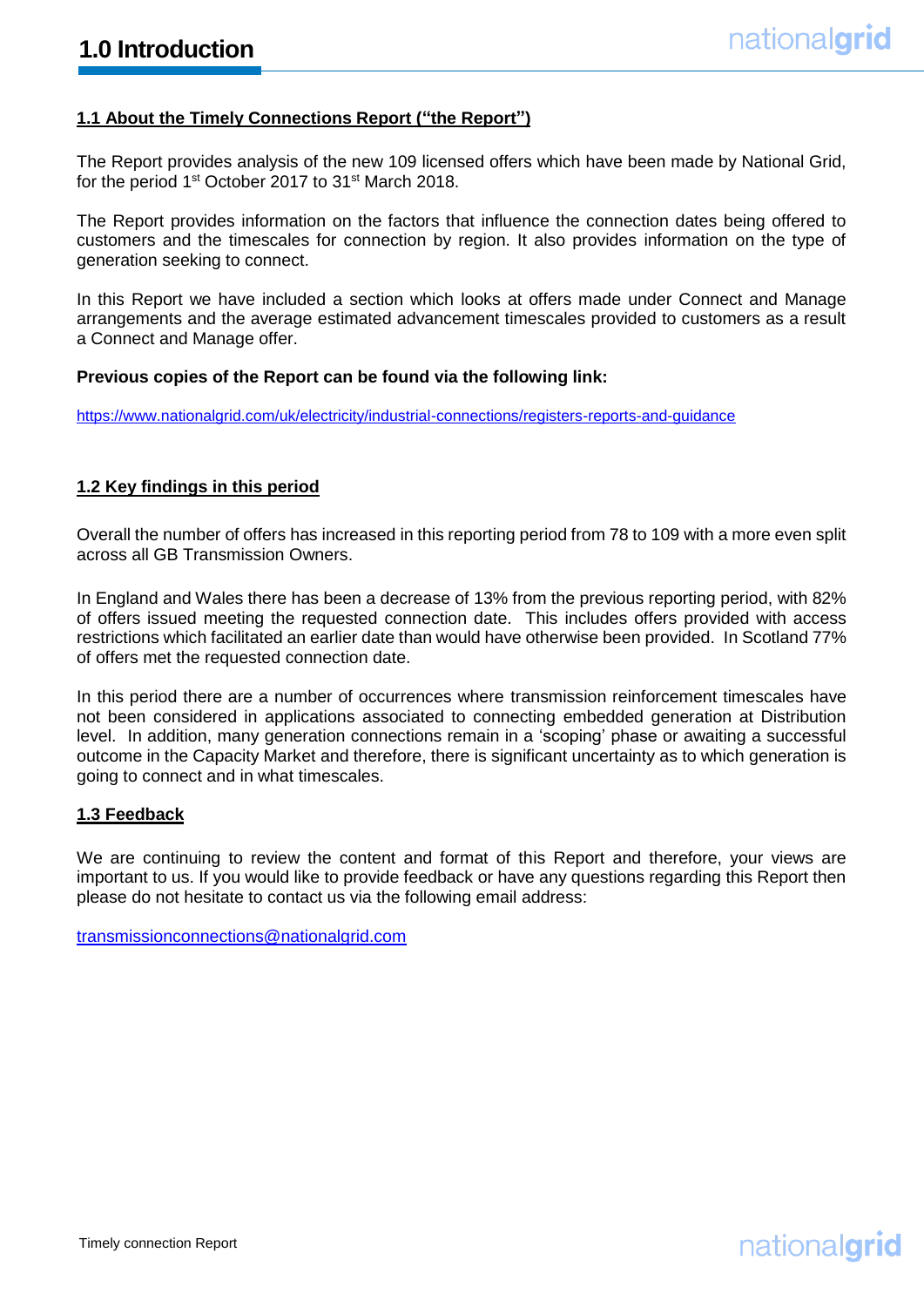#### 2.1 Customer requested date vs. date offered and average difference

The table below shows the number of offers made by ETYS region, the number where the connection date offered was later than that which the customer requested and the average connection date difference (in months):

| <b>ETYS Region</b>             | No. of<br><b>Offers</b><br>made in<br>period | No. with later<br>connection<br>date than<br>requested | <b>Average connection date</b><br>difference **(months) |
|--------------------------------|----------------------------------------------|--------------------------------------------------------|---------------------------------------------------------|
| <b>SP Transmission</b>         | 38                                           | 9                                                      | 11                                                      |
| <b>SHE Transmission</b>        | 33                                           |                                                        | 19                                                      |
| <b>West England and Wales*</b> | 9                                            | 3                                                      | 11                                                      |
| <b>Southern England</b>        | 9                                            | 2                                                      | 13                                                      |
| <b>Eastern England</b>         |                                              |                                                        | 6                                                       |
| <b>Northern England</b>        | 13                                           | O                                                      | ŋ                                                       |
| <b>Grand Total</b>             | 109                                          | 22                                                     | N/A                                                     |

\* Please note that many of the offers in this area relate to Embedded Generation and the offer has been viewed in the context of the offer to the DNO rather than the offer to each individual Embedded Generator as is the case for Project Progression in Scotland.

\*\* Please note that for the treatment of "staged" offers (i.e. a single contract but with more than one stage of construction and / or capacity) an average has been derived for the purposes of the connection date difference. This has been achieved by summing the difference (in months) per stage and then dividing this total by the number of stages e.g. Stage 1 advancement of 12 months and Stage 2 advancement of 6 months  $=$  total 18 months (12 + 6) divided by 2 (stages)  $=$  9 months average difference for that single contract. This value is then added to the other values for offers made within that ETYS region to determine the average connection date difference for that region.

#### **2.2 Factors that have influenced connection dates offered**

The bar chart below shows a summary of those factors that have influenced the connection dates which have been offered during this period:



Expressed as a percentage the factors show that for the 109 offers which were issued by National Grid during the period of 1st October 2017- 31<sup>st</sup> March 2018.

- 79% met the customers requested completion date, some with interim access restrictions
- 11% TO Offer Date (SPT/SHET only)
- 5% were based upon the anticipated standard construction timescales
- 2% DNO requested date not taking transmission works into account
- 1% were where the Customer requested a later Completion Date, there were Issues/delays in Other TO's Area or there were Known or expected consent issues with TO Area.

### nationalarid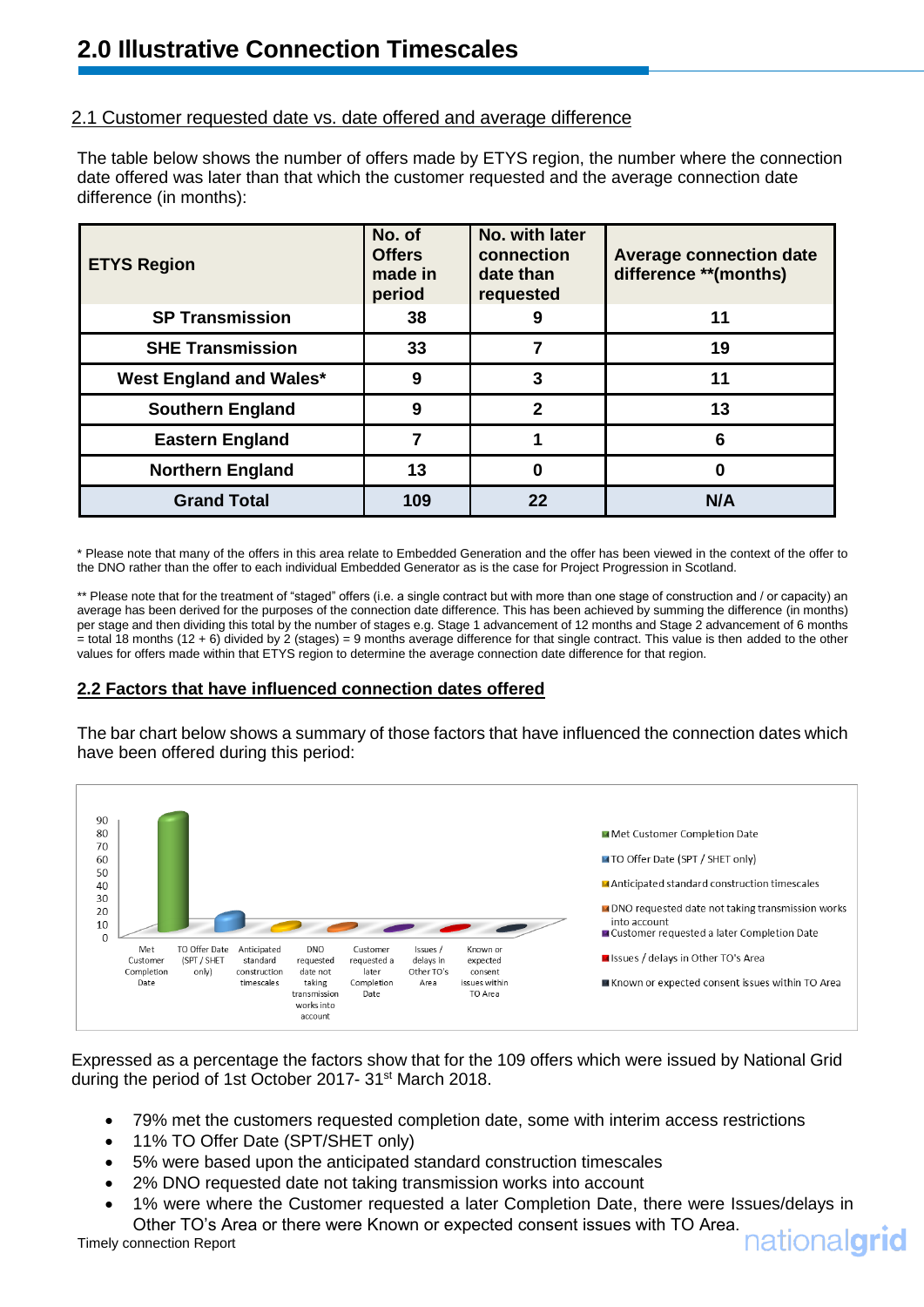| <b>ETYS Region</b>                      | No. of<br><b>Offers</b><br>made in<br>period | <b>Renewable</b>        | <b>Non</b><br><b>Renewable</b> | <b>Demand</b>  | Interconnector |
|-----------------------------------------|----------------------------------------------|-------------------------|--------------------------------|----------------|----------------|
| <b>SP Transmission</b>                  | 38                                           | 21                      | 17                             | $\bf{0}$       | $\bf{0}$       |
| <b>SHE Transmission</b>                 | 33                                           | 29                      | $\bf{0}$                       | 4              | $\bf{0}$       |
| <b>West England and</b><br><b>Wales</b> | 9                                            | $\bf{0}$                | 1                              | 8              | $\bf{0}$       |
| <b>Southern England</b>                 | 9                                            | $\boldsymbol{0}$        | $\mathbf{2}$                   | $5\phantom{1}$ | $\overline{2}$ |
| <b>Eastern England</b>                  | $\overline{\mathbf{r}}$                      | 1                       | 4                              | $\overline{2}$ | $\bf{0}$       |
| <b>Northern England</b>                 | 13                                           | $\overline{\mathbf{4}}$ | $6\phantom{1}6$                | 3              | $\bf{0}$       |
| <b>Grand Total</b>                      | 109                                          | 55                      | 30                             | 22             | $\overline{2}$ |

#### **3.1 Offers made by generation type**

Note: The classification "Renewable" includes low carbon technology and the demand figures include 'bulk' project progression offers as referenced above.

The data shows that there continues to be significant interest in applications for (or modifications related to) renewable projects in Scotland, however in the SP Transmission area there is a broadly even split. Applications in England and Wales remain for a broader spectrum of technology types, with the majority of offers at traditional demand sites associated driven by increases in embedded generation.

#### **3.2 Offers made by generation size**

| <b>ETYS Region</b>                 | <b>No. of Small</b><br><b>Offers made</b> | No. of Medium<br><b>Offers made</b> | No. of Large<br><b>Offers made</b> | <b>No. of Demand</b><br><b>Offers made</b> |
|------------------------------------|-------------------------------------------|-------------------------------------|------------------------------------|--------------------------------------------|
| <b>SHE</b><br><b>Transmission</b>  | 9                                         |                                     | 20                                 |                                            |
| <b>SP Transmission</b>             | 20                                        |                                     | 18                                 |                                            |
| <b>England and</b><br><b>Wales</b> | 3                                         |                                     | 16                                 | 18                                         |

Notes - does not include interconnectors and the majority of the 'Demand' offers in England and Wales relate to 'small' Embedded Generation rather than new demand connections. In terms of sizes the classification is as follows:

- A "Small" generator is a site that is: <10MW in SHE Transmission, <30MW in SP Transmission, <50MW across the England and  $\Box$ Wales regions.
- A "Large" generator is a site that is: >10MW in SHE Transmission, >30MW in SP Transmission, >100MW across the England and  $\Box$ Wales regions.
- The classification of "Medium" generator exists in the England and Wales regions and is a site that is >50MW and <100MW.